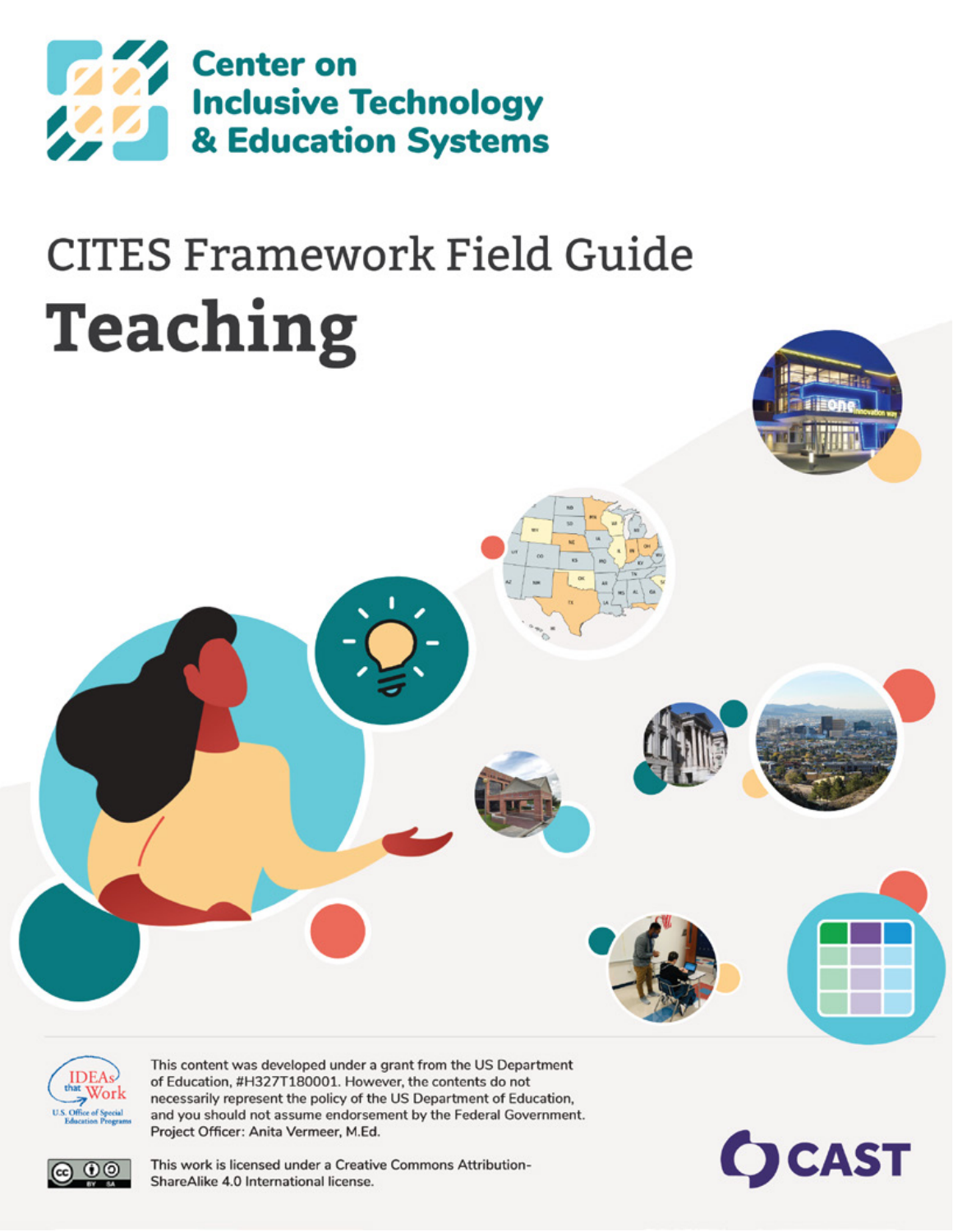# Table of Contents

# [Welcome](#page-2-0)

- [Who should use the CITES Field Guide for Teaching?](#page-2-0)
- [About CITES](#page-2-0)
- [Framework](#page-2-0)
- [How to Use the Field Guide](#page-3-0)
- [Before Getting Started](#page-3-0)

## [CITES Framework Teaching Practices](#page-3-0)

- [Family Engagement](#page-4-0)
- [Develop Technology Competencies](#page-4-0)
- [Support Student-Centered Learning](#page-6-0)
- [Enhance Technology Skills to Support All Learners](#page-8-0)
- [Connecting to CITES Leadership Practices](#page-11-0)

# [Appendix](#page-12-0)

- [Self-Assessment for District Leaders](#page-12-0)
- [Resources](#page-12-0)
- [Supporting Research](#page-12-0)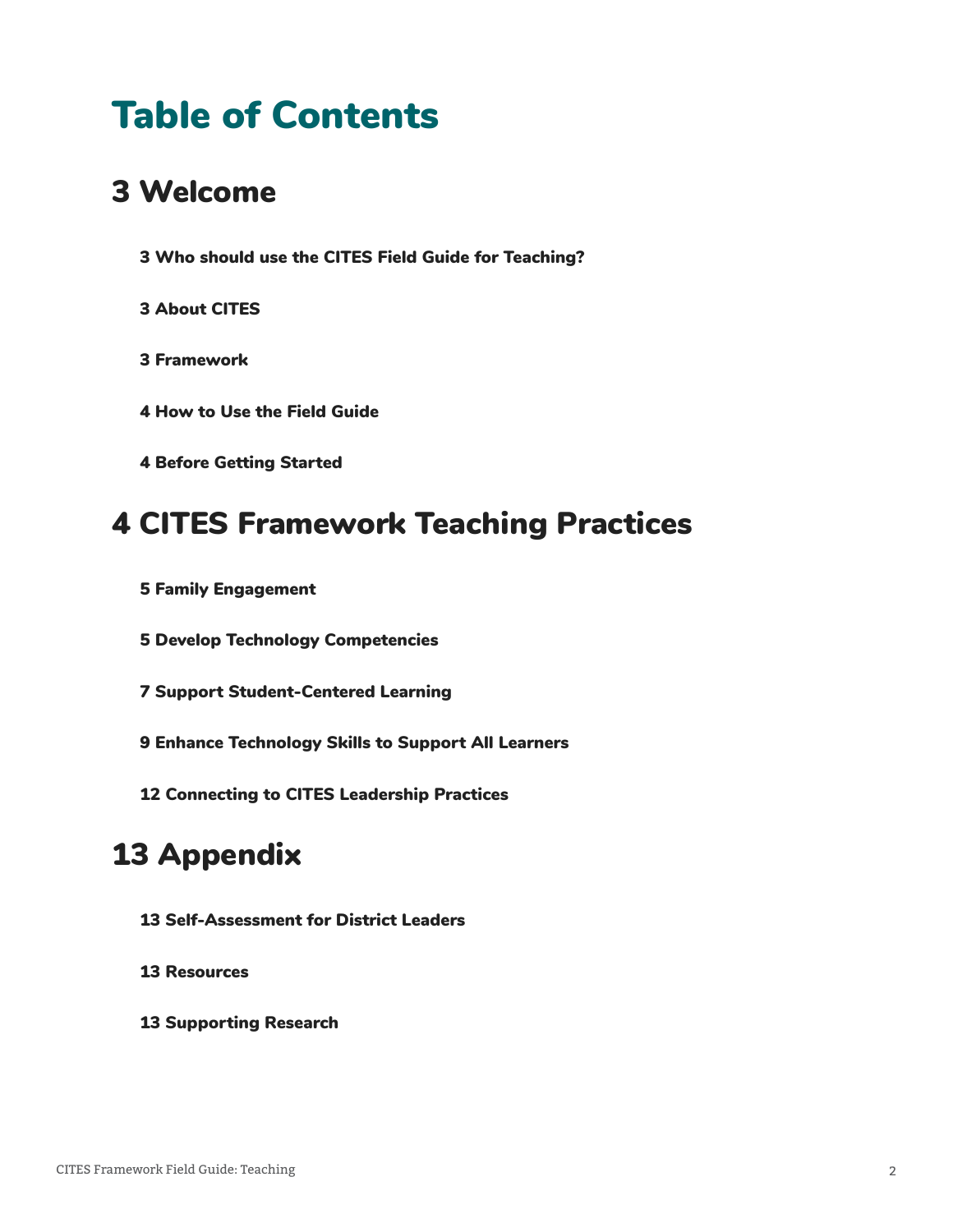<span id="page-2-0"></span>

# Welcome

Welcome to the Center on Inclusive Technology & Education Systems (CITES) Framework Field Guide. This Field Guide is meant to serve as an empowerment tool for districts working to implement inclusive technology practices. It is designed for use by district leaders supporting technology implementation in the areas of assistive technology (AT), educational technology (EdTech), or information technology (InfoTech) and encourages the consideration of additional collaborators as appropriate to meet individual needs.

#### About CITES

The CITES team, funded by the U.S. Department of Education, Office of Special Education Programs, works to empower school districts to create and sustain inclusive technology ecosystems. These systems foster collaboration between EdTech, AT, and InfoTech to benefit all students, including those with disabilities. The CITES team collaborates with partners and districts to achieve three main goals:

• Build the capacity of school districts to use an evidence-based framework to develop, implement, and refine comprehensive, equitable technology ecosystems that include AT, EdTech, and InfoTech;

#### Who should use the CITES Field Guide for Teaching?

- District and Building **Administrators**
- Assistive Technology Specialists or Special Education **Technologists**
- Education Technologists or Digital Learning Specialists
- Directors of Teaching and Learning and/or Curriculum **Directors**
- Teacher Leaders or Instructional Coaches
- Chief Information Technology **Officers**
- Anyone interested in learning more about inclusive technology systems
- Increase the knowledge of educators of how to apply principles of Universal Design for Learning (UDL) and evidence-based practices to maximize integrated use of technology throughout instruction; and
- Support more effective and inclusive implementation of AT, EdTech, and InfoTech for the benefit of all students, including students with disabilities and their families.

#### Framework

CITES uses an iterative, design-thinking process to create the Framework over the course of the project (2018-2023). The CITES Framework is based on current research and understanding gained from the project's **[Knowledge Development Districts](https://cites.cast.org/more/district-partners)**. Knowledge Development Districts serve as an exemplar in one or more areas of inclusive technology implementation.

The Center tests and refines the Framework practices in collaboration and co-development with the **[Framework Development Districts](https://cites.cast.org/more/district-partners)**. The Framework Development Districts made a long-term commitment with CITES to test evidence-based practices and provide cyclical feedback on what works to build an inclusive technology ecosystem. What is learned together informs the development of the CITES Framework.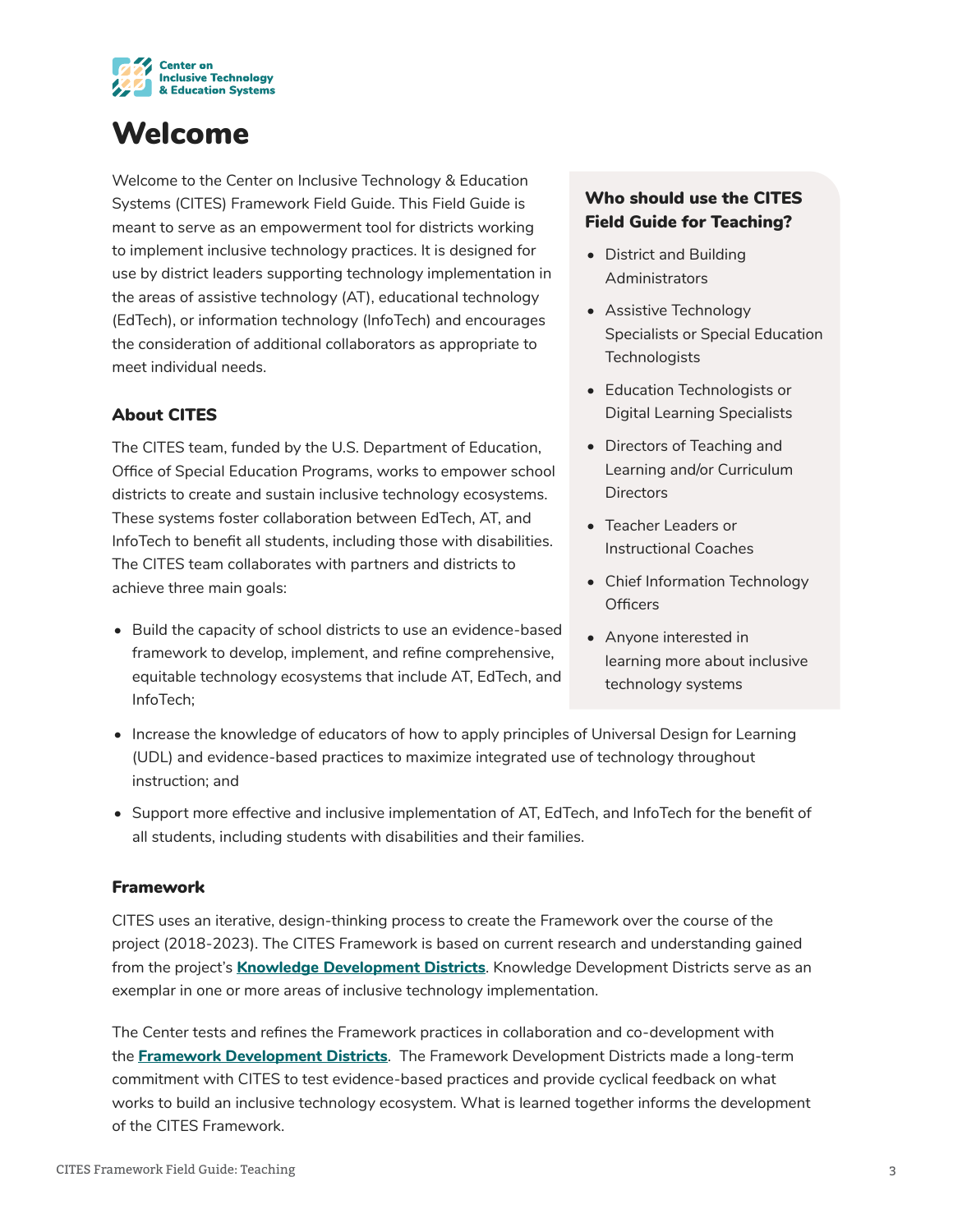#### <span id="page-3-0"></span>How to Use the Field Guide

The CITES Framework Field Guide for Teaching offers a systematic process of creating and sustaining an inclusive technology ecosystem.

The CITES Framework practices can be approached as a step-by-step process or as a "just-in-time" resource that focuses on specific areas most needed in a district. Each Framework practice offers a comprehensive self-assessment and goal-setting tool. Additional supports incorporated into the site are district case stories, resources, and research to empower a district working toward a more inclusive, collaborative technology ecosystem.

#### Before Getting Started

Creating a culture of inclusion and setting the conditions for innovation and change are essential first steps in developing inclusive technology systems. Consider reviewing the **[CITES Framework Field Guide](https://cites.cast.org/binaries/content/assets/cites/leadership/cites-fieldguide-leadership-20210930-a11y.pdf)  [for Leadership](https://cites.cast.org/binaries/content/assets/cites/leadership/cites-fieldguide-leadership-20210930-a11y.pdf)** as a first step.

## CITES Framework Teaching Practices

"Teaching supported by technology connects educators to people, data, content, resources, expertise, and learning experiences that can empower and inspire educators to provide more effective teaching for all learners." (National Educational Technology Plan, 2017)



The National Educational Technology Plan (NETP) highlights the

importance of equitable student access to both high-quality technology and teachers who have the skills to use technology to personalize learning. Teaching with technology can transform not only teachers as educators, but also students as learners.

Building teacher clarity on teaching with technology offers the opportunity to accelerate and improve teaching and learning. Educators who build capacity for their knowledge and skills in technology are more effective in the teaching and learning process. By taking a proactive approach to broadening personal technology skills, educators can more effectively offer explicit instruction and support to help students identify and remove barriers that may exist when learning how to use technology.

Practices educators implement to support inclusive learning when using technology include:

- Develop technology competencies, including how to use accessible and assistive technology to support student progress toward learning goals.
- Use technology to support student-centered learning for all students.
- Take responsibility for developing or enhancing the technology skills needed to support instruction for all students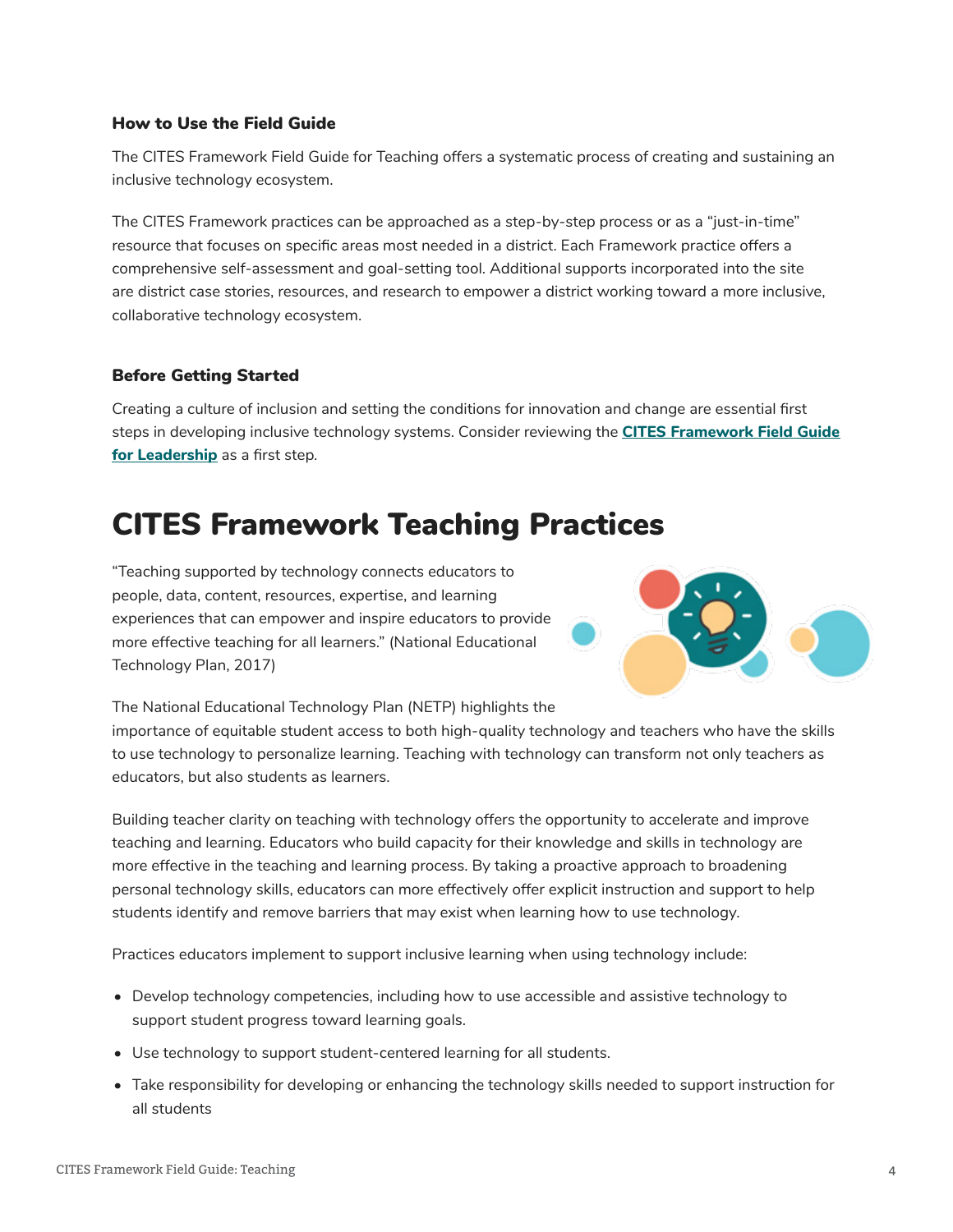#### <span id="page-4-0"></span>Develop Technology Competencies

The goal of developing technology competencies is to improve the design and delivery of learning opportunities for all students. Technology competencies are a set of skills educators are expected to acquire. Some districts create or identify their own set of competencies that staff are expected to work toward. There are also broadly used sets of competencies available. Whether using the national lists, district-curated competencies, or the individual competencies identified by an educator, ensuring those competencies include the use of accessible materials and assistive technologies will promote inclusive learning opportunities in a balanced and inclusive technology ecosystem.

#### Brazosport's Story

Brazosport Independent School District has prioritized implementing Universal Design for Learning to ensure teaching with technology supports student-centered learning. The district credits their collaborative approach for the widespread adoption of accessible instructional materials, and teachers now view supporting digital tools as integral to their teaching practices.



#### **[Download and read Brazosport ISD's](https://cites.cast.org/binaries/content/assets/cites/cites-brazosport-casestory-a11y.pdf)  [story](https://cites.cast.org/binaries/content/assets/cites/cites-brazosport-casestory-a11y.pdf)** | Clute, TX

Learn more by visiting the **[Develop](https://cites.cast.org/teaching/develop-technology-competencies)  [Technology Competencies](https://cites.cast.org/teaching/develop-technology-competencies)** page on the CITES website.

#### Family Engagement

Classroom educators can use communication technologies and education technologies to reinforce family engagement. Before families can engage in using technology, however, they



Actions educators can take to develop technology competencies for inclusive learning include:

- Work toward technology competencies.
- Use technology to create transformative learning experiences.
- Integrate accessible educational materials and assistive technologies to ensure students with disabilities are able to use and benefit from technology.

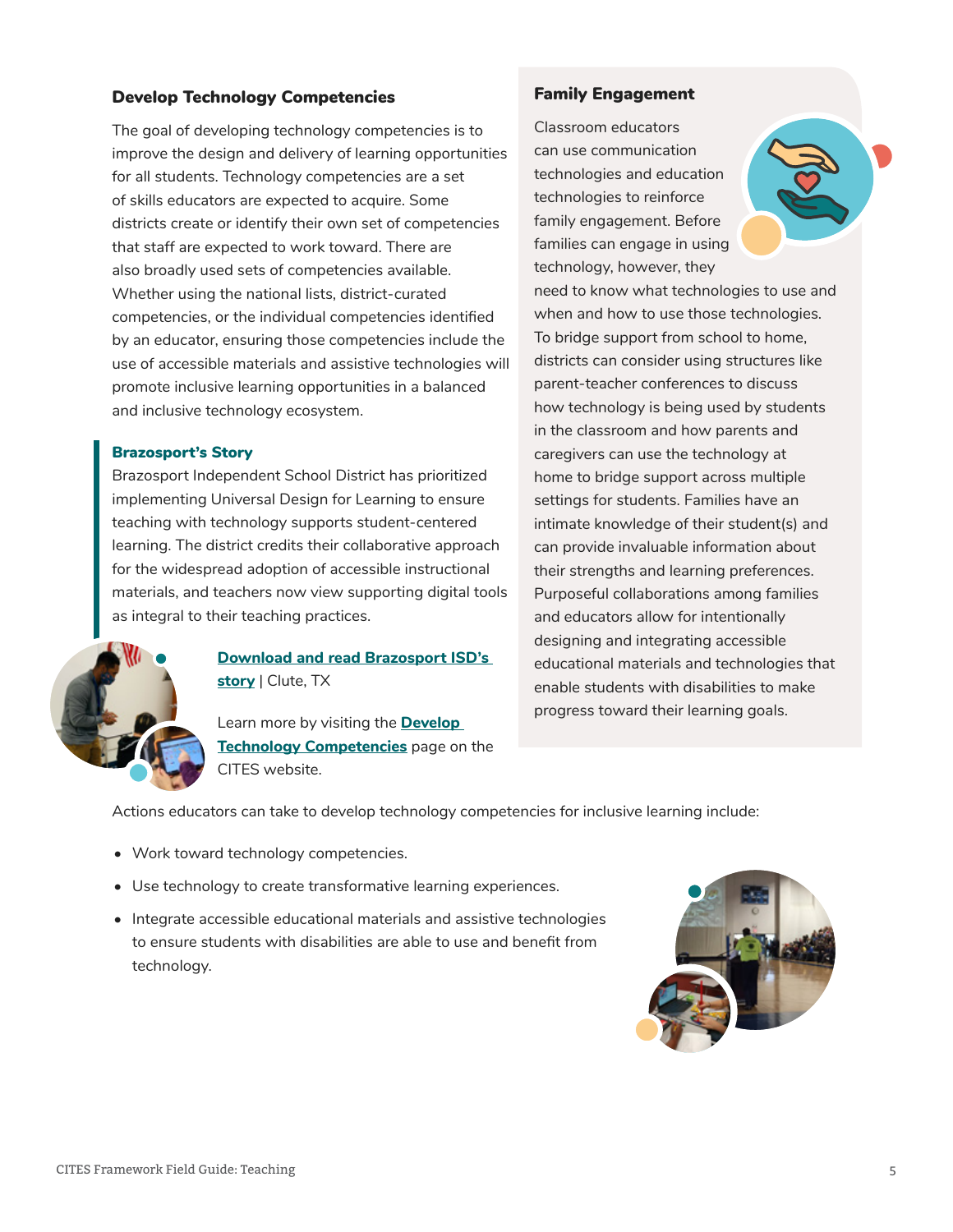Key planning questions for identifying technology competencies are:

- What instructional framework or priority instructional practices has the district committed to that support pedagogical knowledge and skill development? Don't have one? Consider adopting the **[Universal Design for Learning Framework](https://udlguidelines.cast.org/)** by using the UDL Guidelines (**[CAST](https://www.cast.org/)**, 2021).
- Has the district identified technology knowledge and skills to focus on and commit to that support educators through implementation? Consider adopting or adapting the **[Teacher Educator Technology](https://cites.cast.org/teaching/develop-technology-competencies)  [Competencies](https://cites.cast.org/teaching/develop-technology-competencies)**.
- How do district pedagogical and technology expectations address the use of accessible materials and technologies, and assistive technologies?

#### Notes on identifying technology competencies

| ٠ | . |
|---|---|
|   |   |

#### New York City's Story

New York City Department of Education (New York, NY)

The New York City Department of Education (NYC DOE) is the largest school district in the United States, serving approximately 1,126,000 students. Prior to the COVID-19 school building closures, NYC DOE focused on ensuring equity across the district with a vision for universal 1:1 technology access, as well as building the key supports needed to make such an undertaking work (e.g., teacher capacity, student digital citizenship skills). Given the challenge



of bringing 1:1 device access to over a million students while ensuring equity and accessibility for all students, NYC DOE took a team-based approach, involving representation from a variety of departments to address system-wide technology capacity. NYC DOE's Center for Assistive Technology prioritized strengthening the capacity of teachers, supervisors, related service providers, and school psychologists who know how to consider AT and conduct AT assessments. The Center for Assistive Technology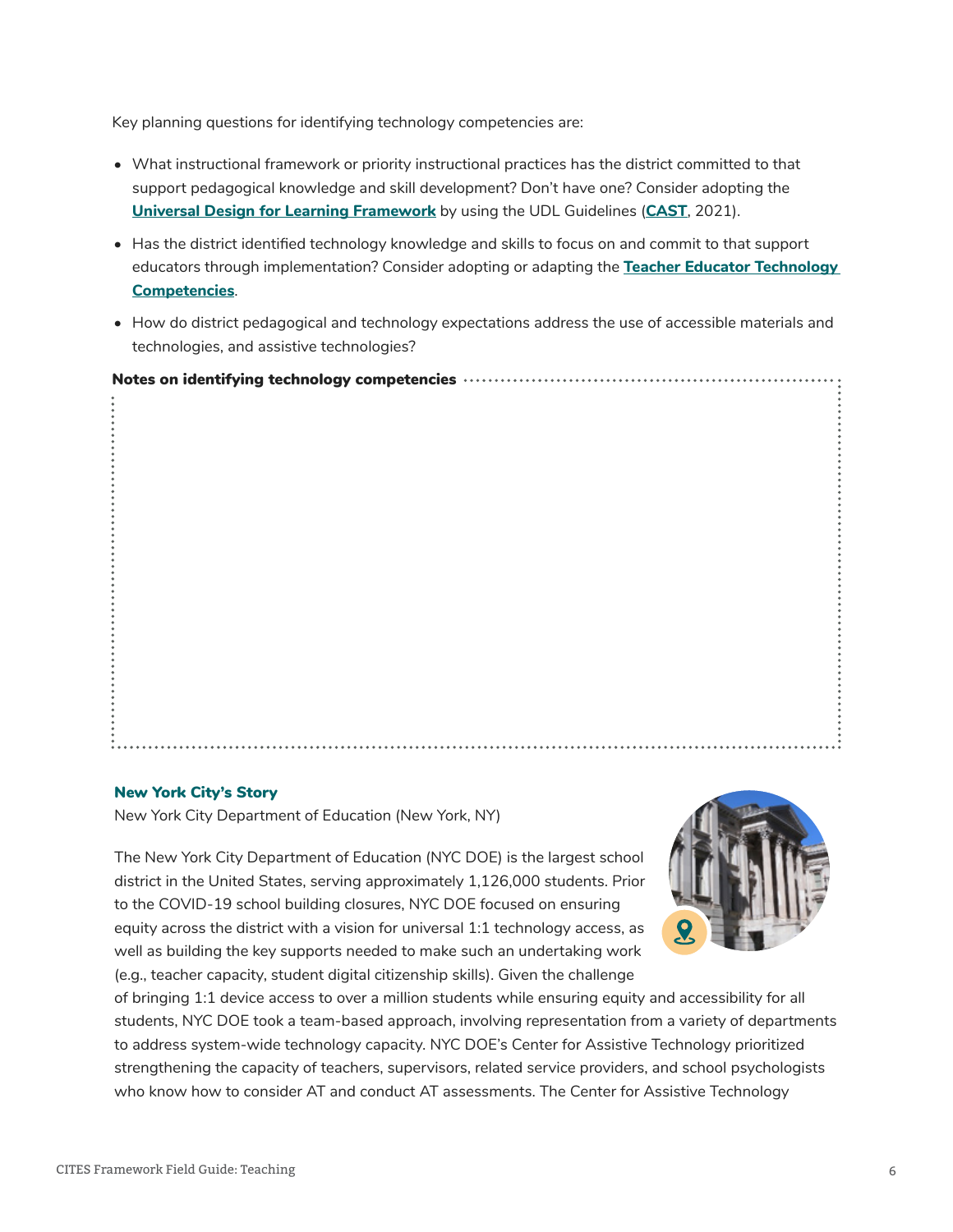<span id="page-6-0"></span>historically provided various levels of support, including district-wide professional development (the Beyond Access Forum), on-demand support for districts and schools, and individualized support for students on specific pieces of AT. The goal of capacity building was to support, inform, and train schoolbased teams on Universal Design for Learning, instructional technology, and AT. These school-based teams were then charged with providing training and on-the-ground coaching for educators to use and integrate accessible and AT tools throughout instructional activities.

The rapid shift to online learning in spring 2020 accelerated this initiative, as the district noted: "The city had a crash course on accessibility ... the impact of accessibility on students and their learning environments raised awareness and skills ... COVID-19 resulted in a light-speed fast forward jump in the plan."

Further, the NYC DOE Center for Assistive Technology team noted that prior planning and collaboration helped lay the groundwork for rapidly building educator capacity. For example, in the yearly Beyond Access Forum, hundreds of teachers, administrators, service providers, students, advocates, and families attended dozens of workshops and AT demonstrations to build AT competencies at multiple levels of the educational system.



#### Support Student-Centered Learning

The Universal Design for Learning (UDL) framework, developed at CAST, encourages educators to embrace the idea of learner variability as an asset in pursuit of student-centered learning opportunities. Starting from a place of acceptance of learner variability enables educators to use UDL principles to design ways for all students to engage, understand, and respond to learning in more meaningful ways. Considering learner variability at the outset of instructional design can enhance a teacher's ability to proactively recognize and lower barriers present in the learning environment in order to provide student-centered learning with technology for all.



General educators can serve as content specialists and special educators offer expertise in navigating the natural variability in the classroom. All students can benefit from student-centered learning and collaborative design, especially those students using assistive technologies. Collaboration between special educators and general educators builds the foundation to design cohesive, inclusive, and accessible student-centered learning opportunities.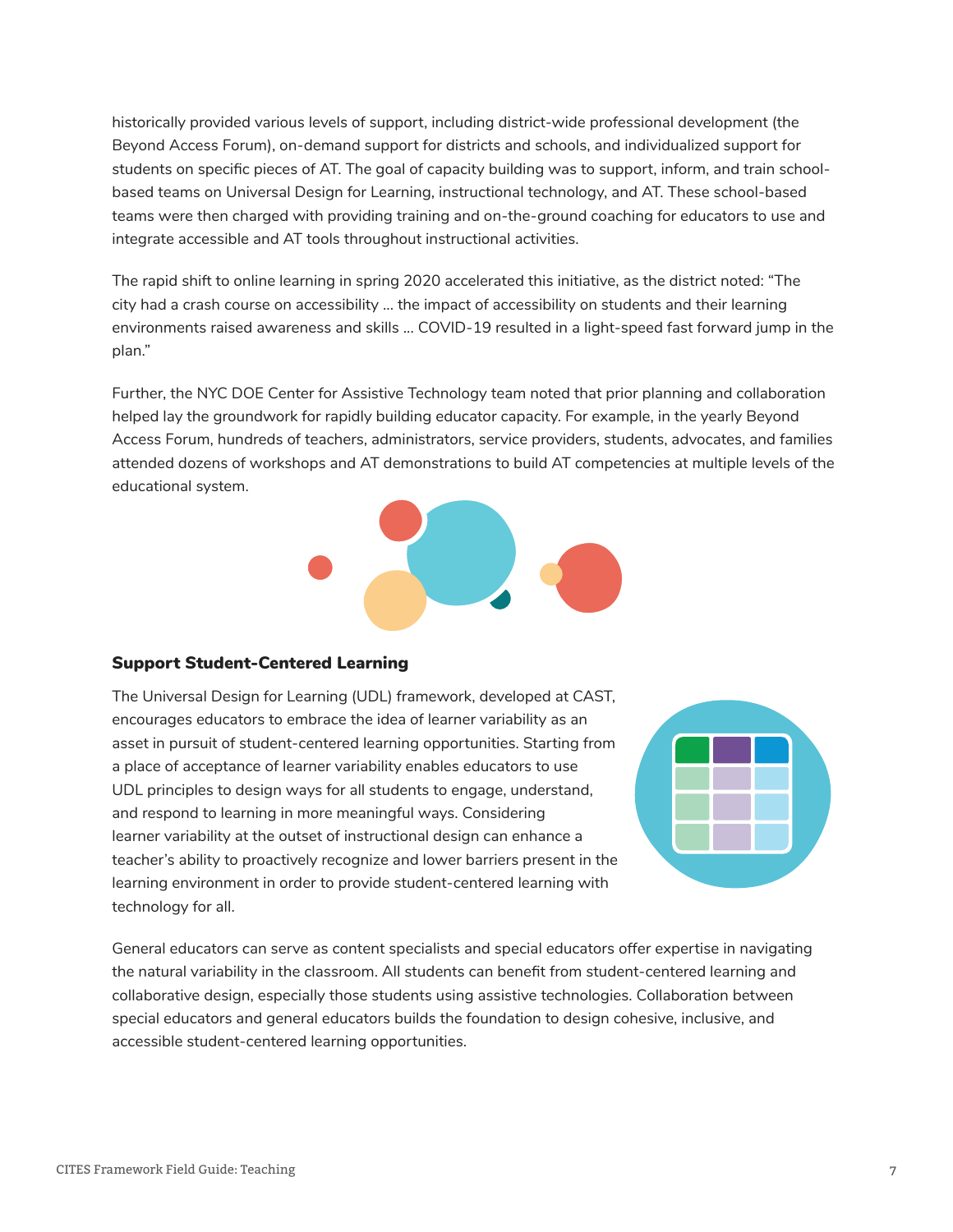#### Commonwealth's Story

Commonwealth Charter Academy (CCA) is a K–12 online school serving students across Pennsylvania. A core focus of instruction at CCA is on personalizing the learning experience for each student. They've accomplished success, in part, by the variety of learning strategies provided and the ongoing support and assistance teachers receive to find and use the right technology tools to help their students meet learning goals.



#### **[Download and read CCA's story](https://castudl.sharepoint.com/:w:/s/citesteam/EaIwEzS2H-FDgJRLvIbcwFQBodYandA3PJeNS14RpthqyQ)** | Harrisburg, PA

Learn more by visiting the **[Support Student-Centered Learning](http://cites.cast.org/teaching/support-student-centered-learning-technology )** page on the CITES website.

Actions educators can take with technology to support student-centered learning include:

- Prioritize student-centered learning by using technology supports with personalized learning, UDL, or multiple pathways implementation.
- Collaborate with special or general education in design and planning.
- Address the use of AT for students with disabilities in instructional design and delivery.

Key planning questions to consider when supporting student-centered learning are:

- What structures are in place to support collaboration and planning between general and special educators?
- What opportunities are available for educators to model the use of accessible and assistive technologies during instruction?

|  | Notes on supporting student-centered learning ………………………………………………………………………………………… |
|--|----------------------------------------------------------------------------------|
|--|----------------------------------------------------------------------------------|

......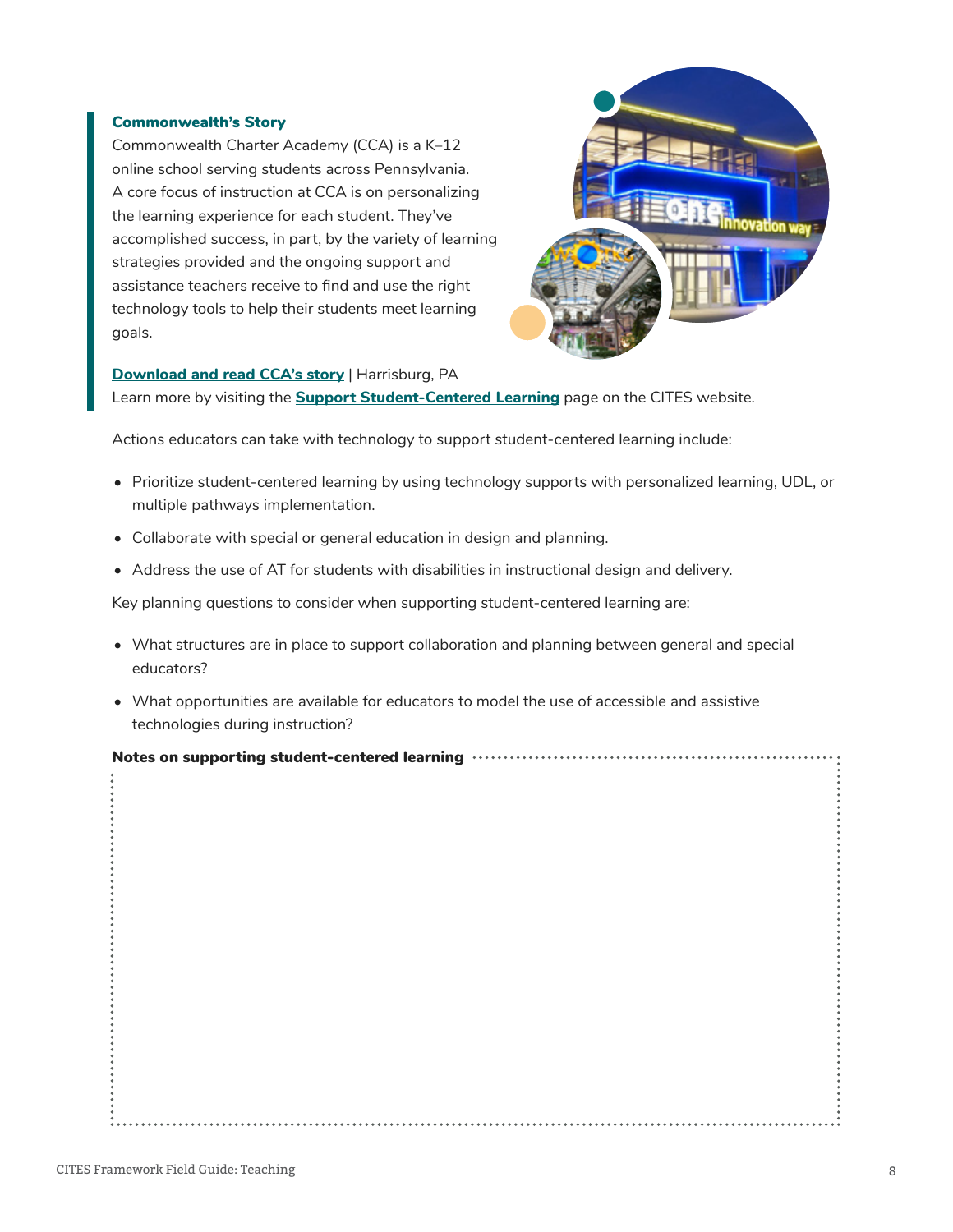#### <span id="page-8-0"></span>Sheldon's Story

Sheldon Independent School District (Houston, Texas)

Sheldon Independent School District (ISD) serves approximately 10,000 students in Houston, Texas. Six years



ago, the district started moving toward a personalized, student-centered learning model. For example, the district developed "Compass Schools'' at the elementary level, offering families and students choice among two science, technology, engineering, and mathematics schools; two high-tech schools; and two schools focused on performing arts and the visual arts, plus instituting personalized learning pathways at the middle and high school levels. The district made systemic changes to address the needs of unique learners by providing training in the use of Universal Design for Learning (UDL) to all teachers, both general education and special education teachers, as well as instructional staff and district leaders. Sheldon ISD's mission statement highlights a belief in the importance of personalized learning to ensure all students graduate, attend college, or are career-ready, and embracing technology and UDL principles were key elements in helping meet that vision.

In the last three years, the district launched pre-service professional development activities with a 4-day conference focused on the needs of individual learners and special populations, helping teachers learn how to use and apply accessible technology tools in the general education classroom. Reflecting a district belief that personalized and accessible learning tools should be available to all students, the district used local funds to purchase districtwide licenses for supportive access tools. For example, all teachers in both general and special education have access to a digital repository of UDL strategies and supports, as well as technology tools with built-in accessibility features. In addition, classroom teachers receive student profiles that outline students' cognitive processing strengths and weaknesses and suggest potential strategies and technology tools to support learning. These profiles are used during professional learning communities and collaborative planning to align technology supports with content and lesson delivery. The district shared that the use of accessible technology supports for all students is woven into its district improvement plan. Teachers are encouraged to reflect on student strengths and learning needs as they plan lessons and integrate technology supports to personalize learning. The district shared that sometimes personalization means a device or technology; other times, it may be a relationship and connection: "Personalization is an attitude of finding the 'hook' for each student, whether the environment, the device, or [a] personal connection."

#### Enhance Technology Skills to Support All Learners

To support the variability inherent in all learners, including learners with disabilities, professionals must commit to sharpen the tools in their technology toolbox. Districts that have personalized professional development for educators through professional learning communities, coaching supports, webinars, and learning networks enable educators to be fluent users of both AT and EdTech. Once fluent users of technology, educators can grow into creative and collaborative problem-solvers who address the opportunities and challenges encountered during teaching and learning. When considering learning opportunities, ensuring there is an explicit or embedded focus on the use of accessible materials and technologies will ensure all learners can be supported across various learning environments.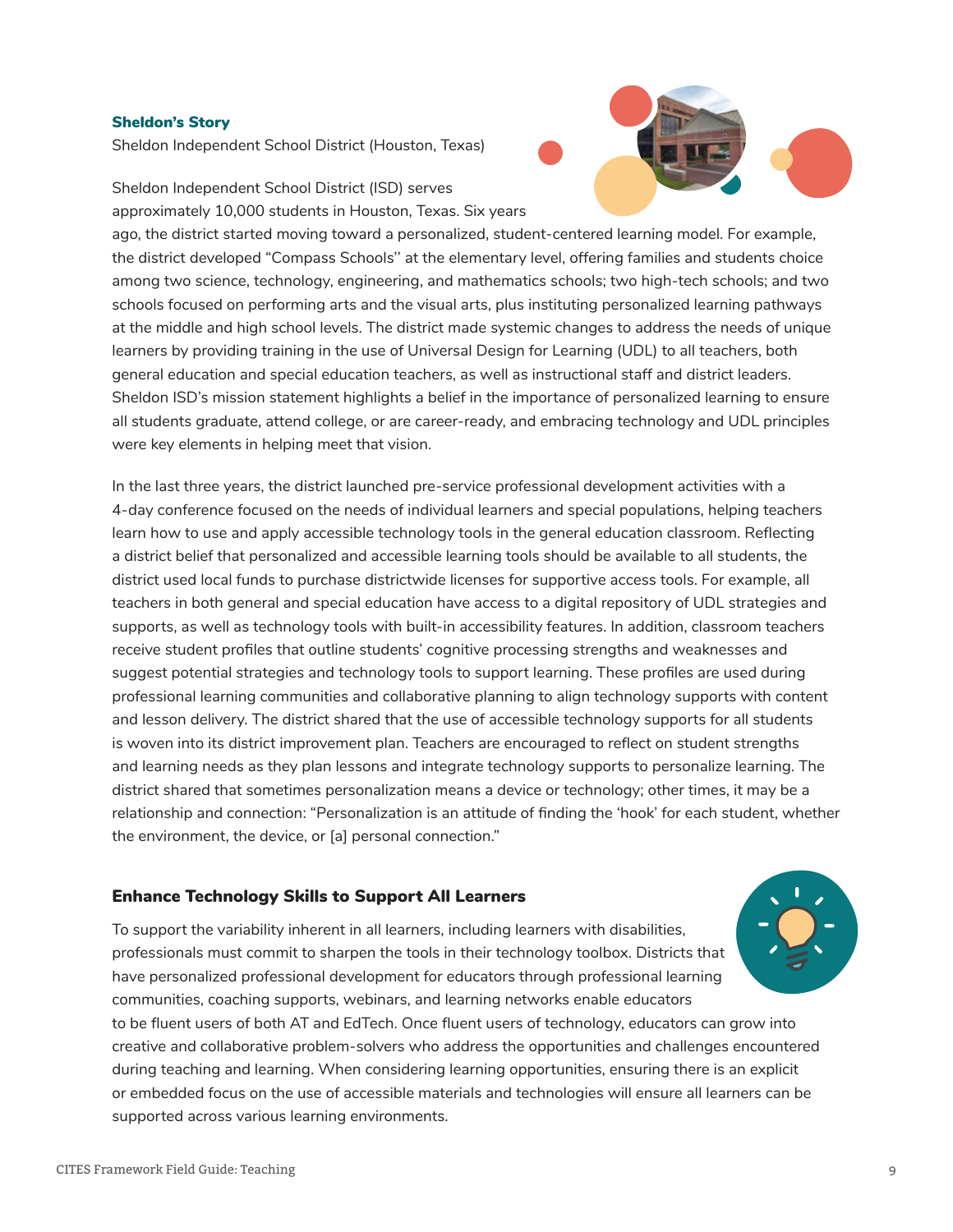#### Baltimore's Story

Baltimore County Public Schools leaders stress the critical role of collaboration across divisions when creating a more inclusive technology ecosystem. By bringing full faculty teams to look at assessment design and data together, they made strides toward pedagogical shifts needed to support technology integration and design of accessible digital assessments.

#### **[Download and read BCPS's story](https://cites.cast.org/binaries/content/assets/cites/cites-baltimore-casestory-a11y.pdf)** | Baltimore, MD

Learn more by visiting the **[Enhance Technology Skills to Support All Learners](http://cites.cast.org/teaching/enhance-technology-skills )** page on the CITES website.

Actions educators can take to enhance their technology skills needed to support instruction for all students include:

- Take advantage of opportunities to enhance EdTech and AT technology skills, such as participating in professional learning communities, working with technology coaches, or attending seminars.
- Apply technology skills, including assistive technology skills, across various environments.

Notes on enhancing skills to support all learners www.www.www.www.www.www.ww.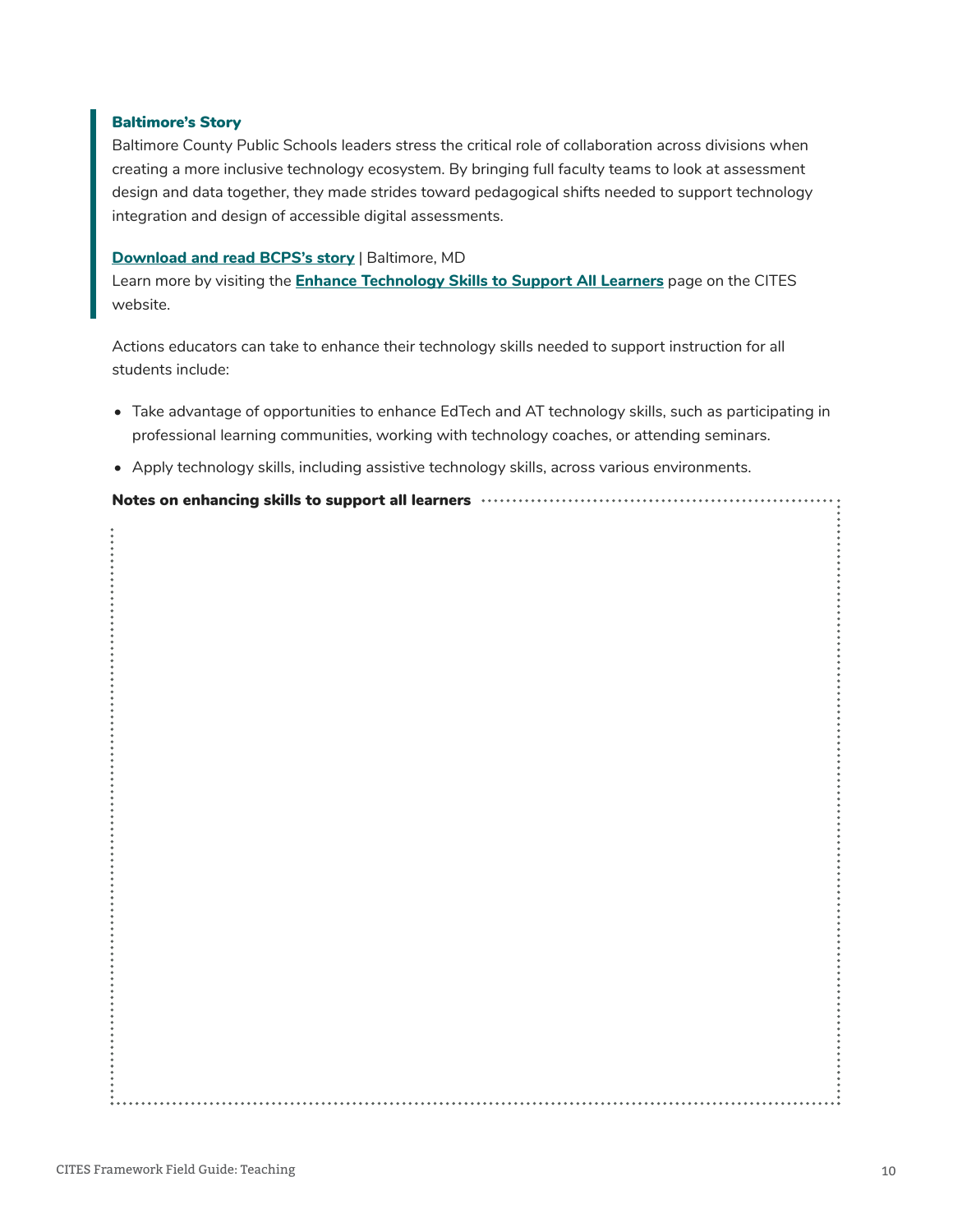#### Ysleta's Story

Ysleta Independent School District (El Paso, Texas)



Ysleta Independent School District (ISD) serves approximately 41,000 students in El Paso, Texas. Ysleta ISD is a 1:1 PK–12 district. The district began the process of moving to a 1:1 model prior to the COVID-19 school building closures, but the timeline was accelerated to ensure all students

in the district had access to a device. The district's vision for technology implementation was driven by the "power and possibilities" enabled by a 1:1 model to provide support for all students and meet their learning needs. The district began to revamp its professional development model and initiated its "Engage Me" initiative approximately six years ago in Grades 3–5, gradually expanding it outward into higher and lower grade levels. This initiative leveraged personalized professional development options (including micro-credentials), just-in-time coaching, and in-building support.

Ysleta ISD provides multiple options to support teachers in growing their technology skills. Ysleta ISD uses instructional coaches, instructional technology specialists, and library media specialists on every campus to provide in-building coaching support. They implemented a train-the-trainer model to gradually build up capacity on a variety of technology tools. Several years ago, the district began working on implementing a blended learning model. Individual schools applied to become a blended learning pilot campus to receive training and implementation support. Although initial implementation focused on only one grade level, teachers were very interested in the positive changes, so an entire school shifted to a blended learning model by the end of the year. The district team shared that a critical element of building teacher capacity has been to respect teachers and allow them to take ownership of their technology learning. Rather than forcing change on teachers, the district endeavored to model how technology tools can work, show the connections to instruction, and let teachers "buy in" as it applies to their needs and goals. In this way, the district created personalized professional learning opportunities that encouraged educators to grow and learn at their own pace and in ways that best meet their needs in their classrooms.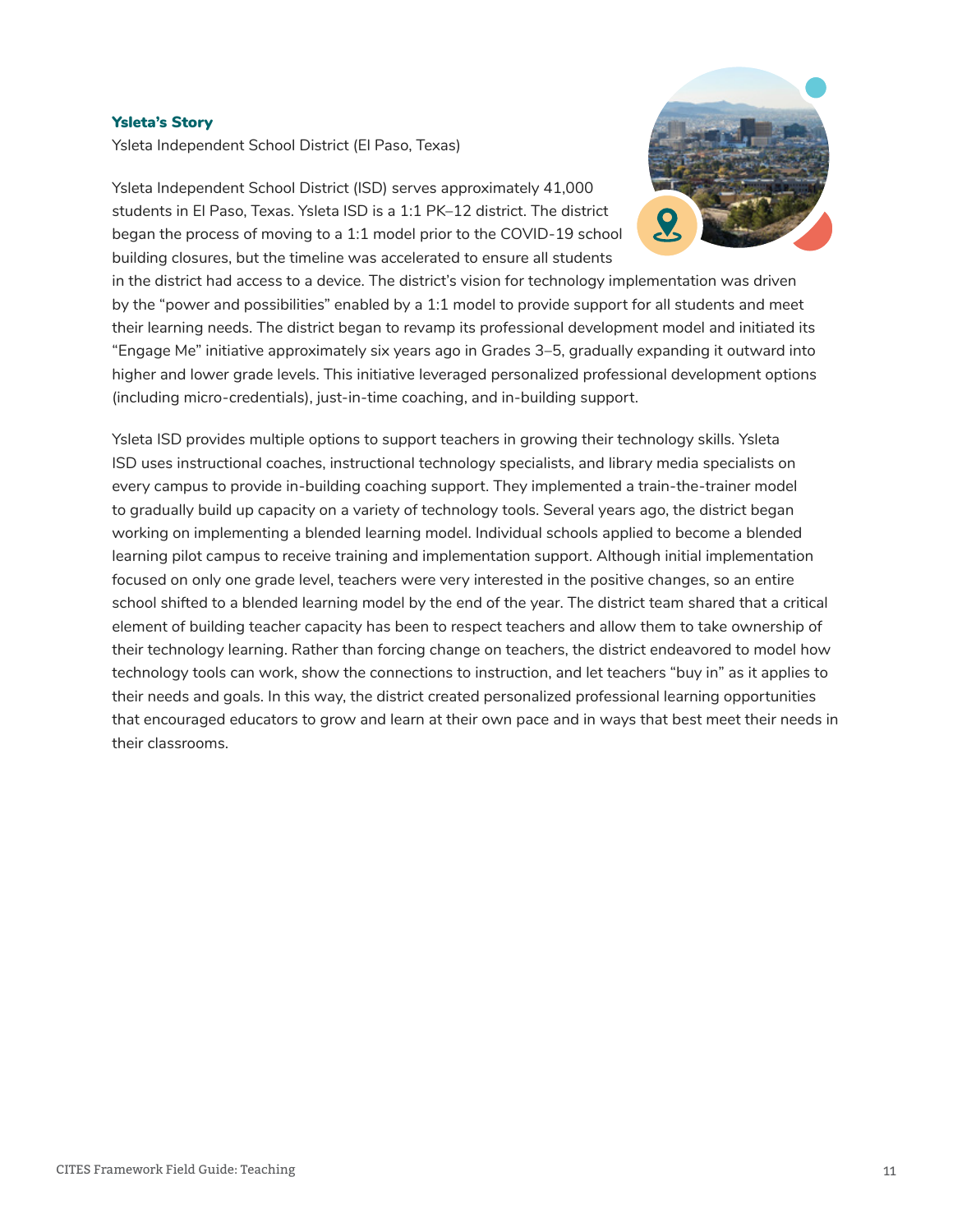#### <span id="page-11-0"></span>Connecting to CITES Leadership Practices

Creating impactful digital learning opportunities has become a fundamental factor in the education system. Whether creating opportunities for children, or professionals, the CITES Framework Teaching Practices help education leaders consider how to ensure these digital learning opportunities are accessible, and therefore equitable, to all learners, particularly students with disabilities. Many of these practices and actions will have a direct impact on the practices outlined in the CITES Framework Leadership Practices. Reviewing the leadership and teaching practices will offer opportunities for alignment.

How will actions identified as part of the CITES Teaching Practices align with your leadership goals? What additional considerations will need to be made with regard to those leadership actions?



Notes on connecting teaching practices to leadership practices .......................

 $\ddot{\phantom{a}}$